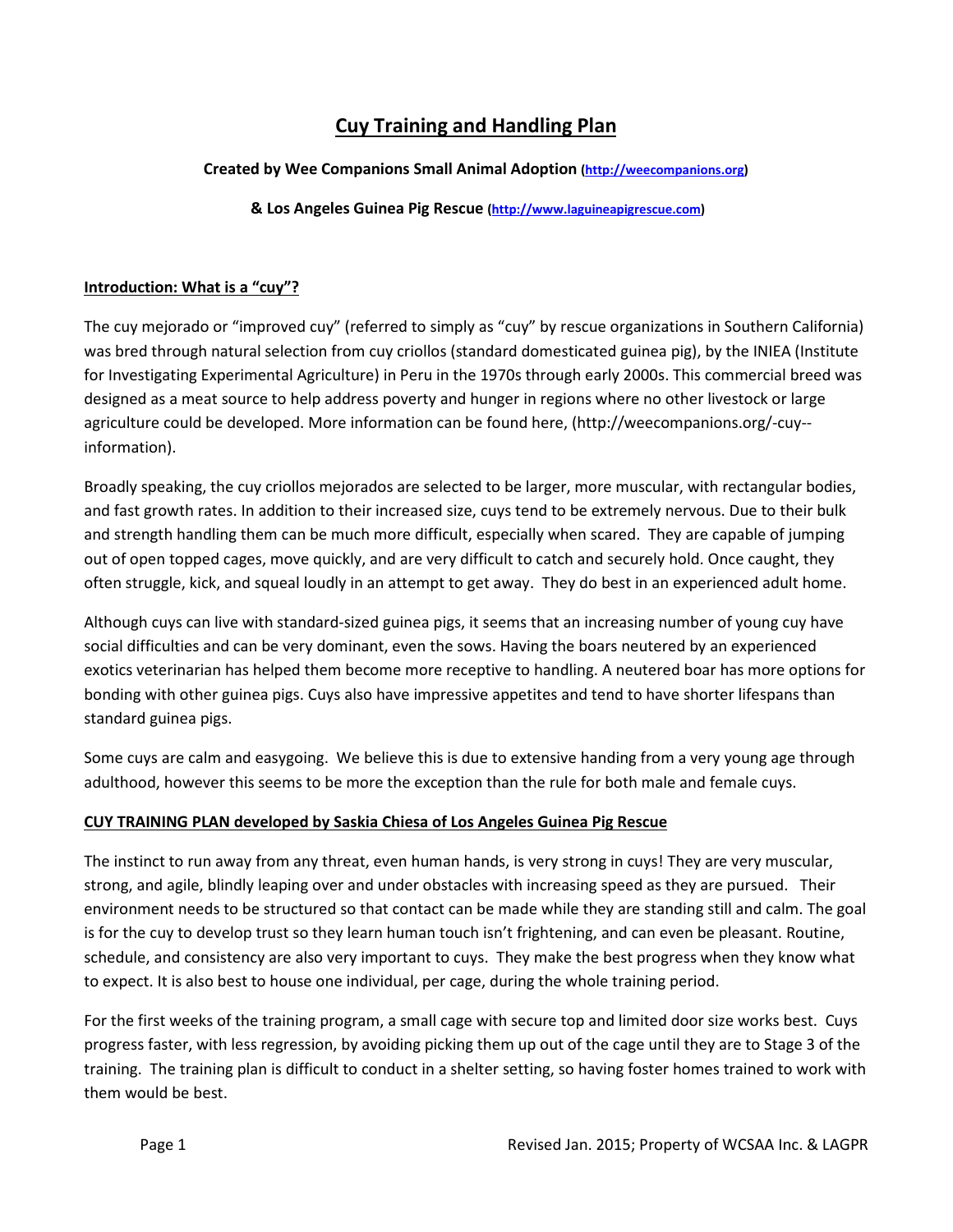The best results have been obtained using a cage with a partition that can be closed to isolate the cuy on one side, or the other, without picking him up. This partition allows the cage to be thoroughly cleaned without lifting the cuy or removing him from the cage. This helps to keep the training steps "pure." During the first couple weeks, close the partition during the brief training sessions, to limit the flight area. Reopen the partition as soon as training session is finished. We will refer to our training cuy as a male, but the plan is used for both males and females.

#### STAGES OF THE PLAN

#### Stage 1 – Establishing Trust:

Reach in through door, placing your whole hand onto the floor of the cage, while blocking door with your body to prevent him charging out. Hold it there without attempting to touch him, for approx. 15 – 30 seconds. If he runs, keep hand in place until a few seconds AFTER he stops, then end this session. To end the session, establish a routine by saying a phrase to him in a calm tone ("Good job", "all done", "mama loves you", or whatever phrase you choose), open partition, set a small treat in cage (sliver of carrot, stem of cilantro, small piece of lettuce), close door, and walk away. Repeat twice daily for 5-7 days. This will help him learn your hand in cage is not a threat and he gets a treat.

Next session, once your hand is on cage floor, reach toward him slowly, aiming to pet on top of head. He will run, and stop, run and stop, and eventually stop long enough for you to reach him. As he is running or jumping over your arm, calmly talk to him, tell them to choose a spot, say his name, etc. Once he does stop, pet on top of head briefly (5 seconds the first time), then end the session.

End the session while he is still standing in one spot, even if it is up against the side of the cage. You want to finish session while they are able to hold still and "listen". If he breaks from position to run again, wait for him to stop, and pet for a bit less time than the previous amount. A calm ending to the session is ESSENTIAL. Use your ending phrase, give treat, and walk away.

Repeat this 2 times per day minimum, 3 or 4 times per day may speed progress. Perform the training sessions at approximately the same times each day. Gradually increase the amount of time petting him, and increase the areas of the body you touch. After he can consistently allow the top of his head to be touched, progress on to ears, cheek, shoulders, back, side, and eventually rump. It is imperative that the cuy sets the pace. IF you try to increase the length of time or area of petting, and he breaks position and runs, you have taken a bigger step than he can handle. Keep your hand in the cage, wait until he stops again, back up to previous successful time or location on body. Back to just a second or two of calm, touch head, and finish on that positive touch. If he does break position, stay at the same level (by time or area) for the next several sessions, until you try increasing again.

Usually within 5 – 7 days, he will anticipate being petted when you come to the cage. He may run to the spot where he has previously held still for you to touch him, and wait for your hand. Consistent training sessions will build trust. As he learns to relax while being touched, you will see less panic in his eyes. When you see him partially close his eyes as he enjoys your touch, be encouraged he is making good progress. Each animal makes progress at his own pace, so the length of this stage of training can vary from weeks to months.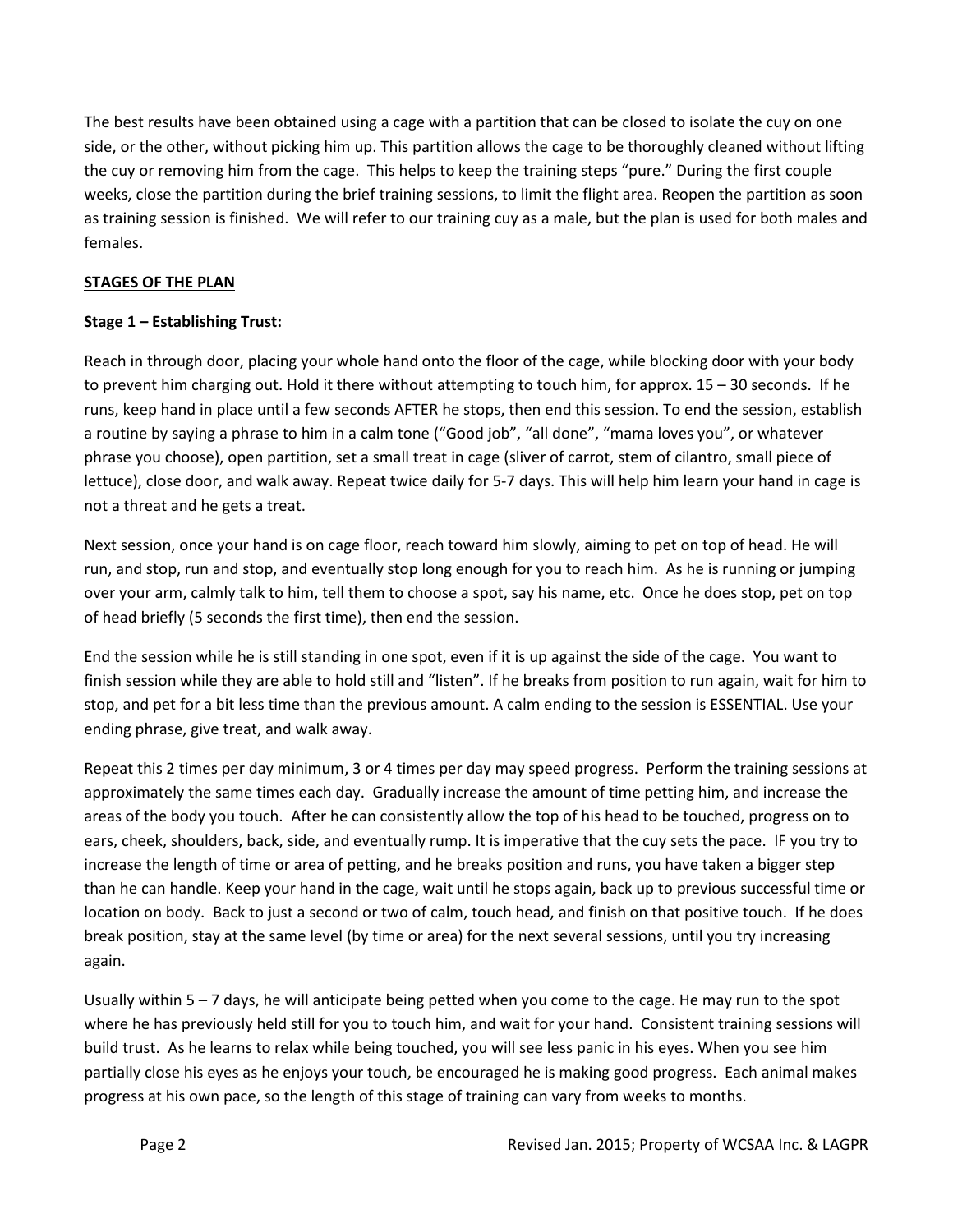After you can pet the length of his body, and have increased the duration of petting time, without him breaking position, it is time to start touching him on his side and the edge of his tummy.

# Stage 2 – Preparing for Handling:

After you have worked through your areas of petting, pause with your hand on his back and slide your thumb along his side, down toward his stomach/tummy. Just hold it there briefly, then slide it back up to pet his back and finish the session. Gradually increase the amount of time your thumb is touching the edge of his tummy, then slide thumb or fingers under tummy and hold still. Remember that IF he breaks from position, you wait until he stops and back up a step to the last successful amount of time or location of petting, then end session.

Continue to extend the time of holding your thumb under his tummy and even stroking his tummy. Once a cuy is used to your thumb or fingers on their tummy, they may raise their tummy in anticipation of your touch. This means you are almost to Stage 3, when you will finally pick him up and out of the cage. Don't rush this step! You want him solidly capable of holding still and calm for petting down the length of his body, having his head and ears rubbed, and maybe even a cheek, and to lift his tummy as you slide your thumb under his middle section and hold it there.

# Stage 3 – Safe Handling:

After working, and patiently waiting for this step, it is time to pick up the cuy securely and remove him from the cage. You begin the same as every session, he stands still, you proceed to pet him a couple minutes as usual, slide thumb under tummy and bring your other hand in to grasp him in both hands while lifting him. Do not bring him toward cage door unless you have a good grip on him. He may struggle, and even squeal loudly, but calmly and confidently remove him from the cage, and hold him securely against your body. IF he bolts from your hands before you can get near the cage door with him, you go back to previous stage for a few sessions.

IMPORTANT: Do NOT end a training session with him successfully running away from you. If he gets away from your grip, but is safely in the cage, keep your hands there and wait for him to stop and settle. Pet him on the head, rub ears, maybe part of his back, and STOP. End the session on that success, and your terms, say your ending phrase ("good job", "all done"), and give him a treat. For the next several sessions, do NOT attempt to pick him up. Go back to Stage 2 skills and practice them, end sessions with success. After a couple of days, try to move to Stage 3 again. When you do attempt to pick him up, try to make it swift and sure.

If possible, sit with him for a while, holding him and talking to him. Keep your hands on him at all times. A "tamed" cuy can still startle and launch off your lap or out of your hands in a blind panic. Again, remember routine, routine, routine. Hold him, and sit in the same spot each session. He will become more relaxed over time and anticipate these times with you, often making happy, soft, little squeaky sounds and closing their eyes as you rub his head. Be sure to have a secure hold on him as you move to place him back in his cage. This step is very important because once you get close to the cage he may struggle and will want to jump out of your arms. You place him all the way inside onto the cage floor, keeping your hands securely around him until he stops struggling and holds still. Once still, you release your hands. He will learn his stillness will be rewarded by being released. End the session with your phrase and give him a treat.